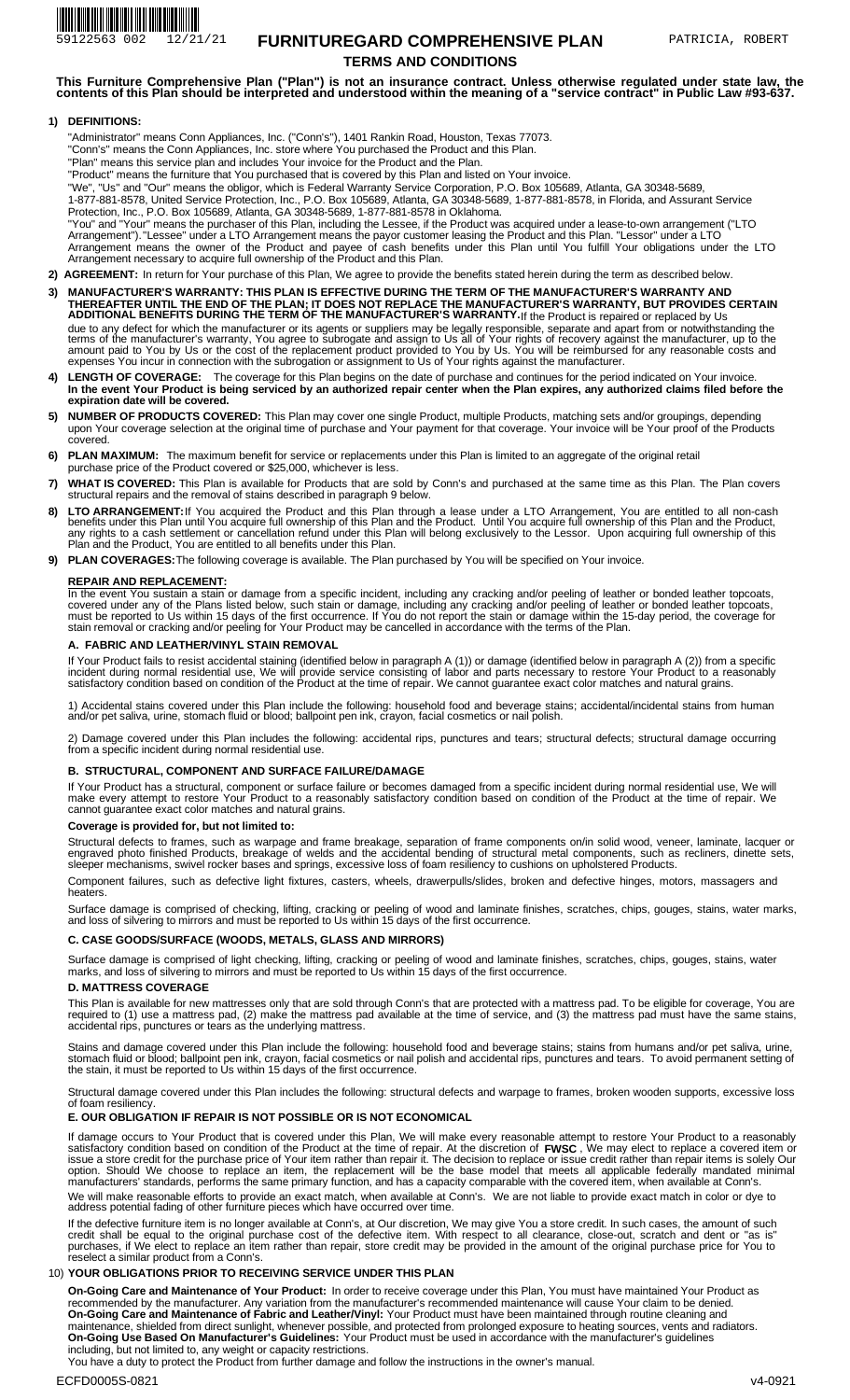# 

Call 1-855-266-6349, Monday thru Friday, 8:00 a.m.-8:00 p.m., Saturday, 8:00 a.m - 6:00 p.m and Sunday, 10:00 a.m. -6:00p.m., Central Time. We will dispatch a professional technician at no charge to You for covered failures. **11) IF YOU NEED SERVICE:** 

12) TYPES OF SERVICE AND SERVICE LOCATION: Repairs will normally be performed at Your residence. If some of the work must be done at one of our authorized repair centers, We will transport Your Product to the repair center.

- **13) AVAILABILITY OF SERVICE:** Service is normally available and rendered during the regular working hours and workweek of the authorized repair center and within territory normally serviced by Federal Warranty Service Corporation's Administrator. The Administrator will make a reasonable effort to arrange for service outside of the territory serviced. In the event the Administrator is unable to arrange for service outside of the territory serviced, the<br>Administrator at its sole discretion may elect to reimburse You for the
- repairs.<br>14) DELAYS: We will exercise reasonable efforts in providing service under this Plan, but neither We nor the Administrator will be liable for any<br>damages arising out of delays; and in no event will We or the Admin
- **PARTS:** Materials furnished as replacements for parts will be ordered directly from the manufacturer and/or (where applicable) drawn from Our<br>authorized repair centers' inventory of new or rebuilt parts and components. Th **15) PARTS:**
- manufacturer's warranty, while still in effect, and then by Our Plan during the remainder of the term of coverage. **WHAT IS NOT COVERED: This Plan does not cover: (a) anything not specifically mentioned in the coverage section (Section 8); (b) damage**  caused by improper cleaning methods or improper cleaning materials, or damage caused by the application of topical treatments (other than<br>those provided by Us, the Administrator, or Conn's specifically for the Product) tha Product; (d) stains from dye, bleach, caustic solution, felt tip marker, tobacco products or chewing gum; (e) fading, color loss, or<br>discoloration;(f) consumables; (g) Products that are used in rental settings, other than  fabrics, coloring or dying of leathers; (j) normal wear and tear to fabrics and leathers, such as but not limited to soiling from everyday use,<br>darkened bodily contact areas, surface abrasions, fabric fraying and loose joi that cause rips, cuts or punctures; (n) pet damage, except pet bodily fluid stains; however, repetitive bodily fluid stains are considered<br>preventable occurrences and will not be eligible for Service; (o) nubuck, suede, sp extensive intentional abusive or negligent activities performed by You or others, loss or damage resulting from failure to provide<br>manufacturer's recommended maintenance or inspection, add-on products or accessories, attac sun or other heat source, exposure to the cold, theft, negligence, riot, or any other peril (q) preventive maintenance; (r) initial installation,<br>assembly or hookup, or removal and reinstallation of Your Product; (s) pre-e **business or not. 16)**
- **17) PRODUCTS NOT ELIGIBLE FOR COVERAGE:** This Plan does not provide any service for Products used for commercial or institutional 17) PRODUCTS NOT ELIGIBLE FOR COVERAGE: This Plan does not provide any service for Products used for commercial or institutional purposes. This Plan is only available for new products purchased from Conn's and including a
- 
- BE LIABLE FOR SPECIAL, INDIRECT, INCIDENTAL, OR CONSEQUENTIAL DAMAGES WHETHER IN CONTRACT, TORT, OR NEGLIGENCE.<br>This Plan does not cover claims arising from any breach of implied or express warranty of merchantability or f Product from the manufacturer. **18) INDIRECT DAMAGES/LIMITATION OF LIABILITY:** IN NO EVENT WILL WE OR THE ADMINISTRATOR OF THE PLAN
- **19) RENEWALS:** This Plan is not renewable.

**20) TRANSFER:** This Plan is not transferable.

**CANCELLATION:** You may cancel this Plan at any time, for any reason, by mailing a signed written request for cancellation of this Plan to Us or<br>the Administrator. If You cancel this Plan within the first 30 days after rec an administrative fee, not to exceed 10% of the price of the Plan or \$25.00, whichever is less, less any claims paid, where allowed by law. We may<br>not cancel this Plan except for 1) fraud, 2) material misrepresentation, 3) Plan, less any claims paid, where allowed by law. If this Plan was inadvertently sold to You on a Product which was not intended to be covered by<br>this Plan, We will cancel this Plan and return the full purchase price of th **21) CANCELLATION:** 

#### **The Cancellation terms stated above are further subject to the LTO Arrangement terms found in section 8 above.**

**22) DEDUCTIBLE:** There is no deductible payment required for the coverage described in this Plan.

If You and Federal Warranty Service Corporation through its Administrator cannot agree to a satisfactory resolution of any dispute regarding the<br>repair of the Product covered by this Plan, after the completion of the proce Warranty Service Corporation or its Administrator is not complying with its obligations under this Plan, the following actions are available to You<br>under the terms of this Plan. If You do not understand these provisions an **23)** 

#### **NOTICE OF ARBITRATION AGREEMENT**

This Agreement provides that all disputes between you and us will be resolved by mediation or

BINDING ARBITRATION.

- You thus GIVE UP YOUR RIGHT TO GO TO COURT to assert or defend your rights under
	- this contract (EXCEPT for matters that may be taken to SMALL CLAIMS COURT).
- \* Your rights will be determined by a NEUTRAL ARBITRATOR and NOT a judge or jury.
- \* You are entitled to a FAIR HEARING, BUT the arbitration procedures are SIMPLER AND MORE LIMITED THAN RULES APPLICABLE IN COURT.
- \* Arbitrator decisions are as enforceable as any court order and are subject to VERY LIMITED REVIEW BY A COURT. \* You may, but are not required, to have an attorney for mediation or arbitration.
	-

# FOR MORE DETAILS

\* Read the Dispute Resolution Section below

\* Call the American Arbitration Association at 1-800-778-7879

\* To request mediation or arbitration, check out the American Arbitration Association's Web Site at www.adr.org

#### 24) **THE DISPUTE RESOLUTION PROGRAM (MEDIATION AND ARBITRATION)**

As used in this Provision, "You" and "Your" mean the person or persons named in this Plan, and all of his/her heirs, survivors, assigns and representatives. And, "We" and "Us" shall mean the Obligor identified above and shall be deemed to include all of its agents, affiliates, successors and<br>assigns, and any retailer or distributor of its products (including w

Any and all disputes arising out of or relating to this Plan or any prior Plans between the parties, including without limitation the breach of any such<br>Plan(s), shall be resolved exclusively in accordance with the Dispute arbitrator.

The parties shall first attempt to resolve any dispute informally through negotiation. In the event such efforts fail, either party may demand mediation by serving written notice on the other. Mediations shall be administered by the American Arbitration Association ("AAA") under its Commercial Mediation<br>Procedures, available from the AAA at the phone and website listed above.

If mediation does not resolve the dispute or mediation is not demanded, any and all disputes shall be resolved either by 1) binding arbitration before a<br>single arbitrator or 2) if the dispute is within the scope of its jur accordance with its Expedited Procedures of the Commercial Arbitration Rules and the Supplementary Procedures for Consumer-Related Disputes in<br>effect at the time the claim is filed with the AAA. The terms of this Provision set by the arbitrator in accordance with the Supplemental Procedures for Consumer-Related Disputes. The arbitrator shall apply relevant substantive<br>law and applicable statute of limitations and shall provide written, reaso LIMITATION REMEDIES UNDER ANY APPLICABLE CONSUMER PROTECTION STATUTE. The arbitration shall take place at a mutually convenient<br>location or, should the parties fail to agree, at any time and place designated by the arbitra 9 U.S.C. § 1 *et seq.* **If any portion of this Arbitration Provision is deemed invalid or unenforceable, it shall not invalidate the remaining portions of the Arbitration Provision, except that in no event shall this Provision be amended or construed to permit class** 

**arbitration or arbitration on behalf of any individual other than You.** This Arbitration Provision shall inure to the benefit of and be binding on You and Us and its Provision shall continue in full force and effect subsequent to and notwithstanding the expiration of termination of this Plan.

You agree that any arbitration proceeding will only consider Your Claims. Claims by, or on behalf of, other individuals will not be arbitrated in any proceeding that is considering Your Claims.

ECFD0005S-0821 v4-0921 You and We Understand and agree that because of this arbitration PROVISION neither You nor Us will have the right to go to court except<br>as provided above or to have a jury trial or to participate as any member of a class o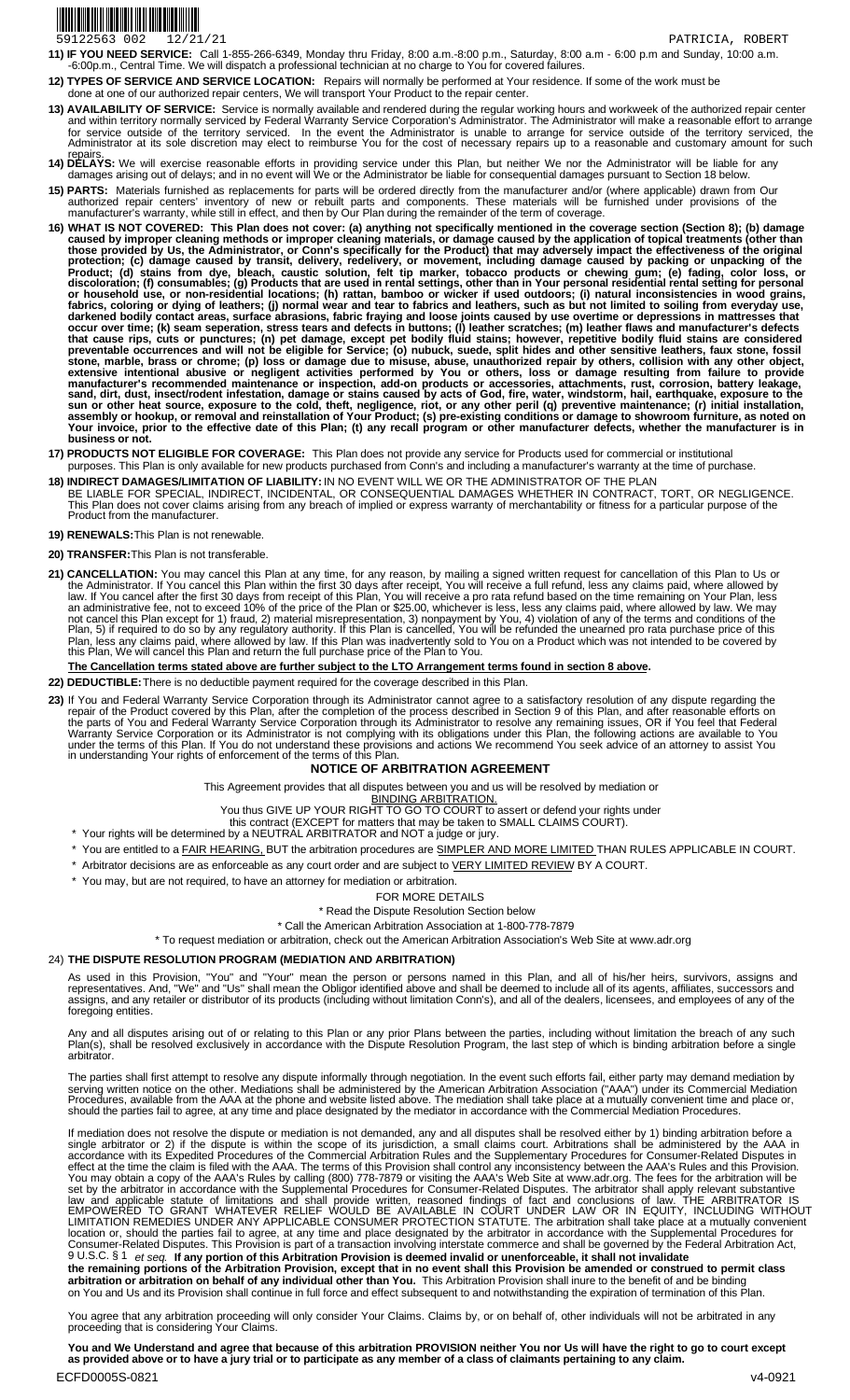

**The following state specific requirements apply if Your Plan was purchased in one of the following states and supersede any other provision herein to the contrary:**  25)

**Notice for Alabama residents: NOTICE:** Non-original manufacturer's parts may be used for repairs. **INSURANCE: FREE LOOK: CANCELLATION**  The obligations under this Plan are insured by a policy of insurance issued by American Bankers Insurance Company of Florida. If We fail to pay or provide service on a claim within 60 days after proof of loss has been filed with Us, the written claim can be submitted to American Bankers Insurance Company of Florida at<br>the following address: 11222 Quail Roost Drive, Miami, FL 33157, or call the that is not paid or credited within 45 days after return of the Plan. This provision applies only to the original purchaser of this Plan. The following is<br>added to the CANCELLATION provision: No claim incurred or paid sh the Cancellation. If We cancel, notice of Cancellation shall be mailed to Your last known address at least 5 days prior to Cancellation and shall state<br>the effective date and reason for Cancellation. Prior notice of Cancel provision: The arbitration action will take place in the county where You reside.

**Notice for Arizona residents: INSURANCE:** The obligations under this Plan are insured by a policy of insurance issued by American Bankers Insurance Company of Florida. If We fail to pay or provide service on a claim within 60 days after proof of loss has been filed with Us, the written claim can be submitted to American Bankers Insurance Company of Florida at the following address: 11222 Quail Roost Drive, Miami, FL 33157, or call the toll-free number at 1-800-852-2244. The **WHAT IS NOT COVERED**  (s) pre-existing conditions or damage to showroom furniture, as noted on Your invoice, prior to the effective date of this Plan, except if<br>such conditions were known or should reasonably have been known by Us or Our subcon information or failure to perform the services or repairs provided in a timely, competent, workmanlike manner. We will not cancel this Plan due to<br>misrepresentation either by Us or any person selling the Plan on Our behalf You which may include Your fraudulent or unlawful acts arising out of or relating to this Plan or Your use of the covered Product in a manner other<br>than as intended by the manufacturer that is likely to increase the likeli Notwithstanding the Arbitration provision, You have the right to file a complaint with the Arizona Department of Insurance and Financial Institutions<br>(D.I.F.I.). You can file a complaint with the D.I.F.I. against a service provision, item **(s)** is deleted and replaced with the following:

**Notice for Colorado residents: INSURANCE:** The obligations under this Plan are insured by a policy of insurance issued by American Bankers Insurance Company of Florida. If We fail to pay or provide service on a claim within 60 days after proof of loss has been filed with Us, the written claim can be submitted to American Bankers Insurance Company of Florida at the following address: 11222 Quail Roost Drive, Miami, FL 33157,<br>or call the toll-free number at 1-800-852-2244. **FREE LOOK:** You may within 20 cal time of sale, reject and return this Plan. Upon return of the Plan within the applicable time period, if no claims have been made, You will be<br>refunded the full Plan price. A 10% penalty per month shall be added to a refun breach by You relating to the Product or its use. You may within 20 calendar days of mailing of the Plan, or 10 days if delivered at

**Notice for Florida residents:** The following is added to the **THE DISPUTE RESOLUTION PROGRAM (MEDIATION AND ARBITRATION)**  provision: While arbitration is mandatory, the outcome of any arbitration shall be non-binding on the parties, and either party shall, following<br>arbitration, have the right to reject the arbitration award and bring suit in Office of Insurance Regulation. The following is added to the **CANCELLATION** provision: No cancellation fee will be deducted from any refund.

**Notice for Georgia residents: INSURANCE:** The obligations under this Plan are insured by a policy of insurance issued by American Bankers Insurance Company of Florida. If We fail to pay or provide service on a claim within 60 days after proof of loss has been filed with Us, the written claim can be submitted to American Bankers Insurance Company of Florida at the following address: 11222 Quail Roost Drive, Miami, FL 33157,<br>or call the toll-free number at 1-800-852-2244. The following is added to **WHAT IS** any and all pre-existing conditions known by You that occur prior to the effective date of this Plan. **FREE LOOK:** You may within 20 calendar days of mailing of the Plan, or 10 days if delivered at time of sale, reject and return this Plan. Upon return of the Plan within the applicable time period, if no claims have been made, You will be refunded the full Plan price. A 10% penalty per month shall be added to a refund that is not paid or credited<br>within 45 days after the return of the Plan. This provision applies only to t **NOTICE OF ARBITRATION AGREEMENT and THE DISPUTE RESOLUTION PROGRAM (MEDIATION AND ARBITRATION provisions are deleted in its entirety.**  as follows: If You cancel after the first 30 days from receipt of this Plan, You will receive a pro rata refund based on the time remaining on Your Plan, less an administrative fee, not to exceed 10% of the unearned pro-rata purchase price of the Plan or \$25.00, whichever is less, less any<br>claims paid. This plan shall be non-cancelable by Us except for fraud, material effective date of cancellation and reason for cancellation. The

**Notice for New Mexico residents: NOTICE:**  is insured by American Bankers Insurance Company of Florida. If the Plan provider fails to pay You or otherwise provide You with the covered<br>service within sixty (60) days of Your submission of a valid Claim, You may submi at 11222 Quail Roost Drive, Miami, FL 33157, or call the toll-free number at 1-800-852-2244. If You have any concerns regarding the handling of<br>Your Claim, You may contact the Office of Superintendent of Insurance at 855-4 mailed or 10 days of delivery of the Plan, reject and return this Plan. Upon return of the Plan within the applicable time period, if no claim has been<br>made, the Plan is void and You will be refunded the full purchase pric provision applies only to the original purchaser of this Plan. The following is added to the CANCELLATION provision: We may not cancel this Plan<br>once it has been in effect for 70 days, except under the following conditions increases the Service required under the Plan. In the event We elect to cancel this Plan, a written notice will be mailed to You at Your last known<br>address at least 15 days prior to cancellation, which notice shall state t The purchase of this Plan is not required in order to purchase any Product. **INSURANCE:** This Plan

**Notice for Nevada residents: INSURANCE:** The obligations under this Plan are insured by a policy of insurance issued by American Bankers Insurance Company of Florida. If We fail to pay or provide service on a claim within 60 days after proof of loss has been filed with Us, the written<br>claim can be submitted to American Bankers Insurance Company of Florida a permitted. The following is added to **If You Need Service** provision: If You are not satisfied with the manner in which We are handling the claim on Your Plan,You may contact the Commissioner by calling the toll-free number, (888) 872-3234. **FREE LOOK:** You may, within 20 days of the date mailed or 10 days of delivery of the Plan, reject and return this Plan. Upon return of the Plan within the applicable time period, if no claim has been<br>made, the Plan is void and You will be refunded the full purchase pric thereof that the refund, and any accrued penalties, remain unpaid. This provision applies only to the original purchaser. The **CANCELLATION**  provision is amended as follows: No claims or repairs incurred may be deducted from any refund. All references to an administrative fee are<br>deleted and replaced with cancellation fee. We may not cancel this Plan once it ha material misrepresentation by You in purchasing the Plan or obtaining service; the discovery of an act or omission, or a violation of any condition of<br>the Plan by You which substantially and materially increases the servic that contemplated at the time of purchase. This provision applies only to the original purchaser. In the event We elect to cancel this Plan, no<br>cancellation may become effective until at least 15 days after the notice of c

**Notice for North Carolina residents: NOTICE:** The Purchase of this Plan is not required either to purchase or obtain financing for the covered The obligations under this Plan are insured by a policy of insurance issued by American Bankers Insurance Company of Florida.If We fail to pay or provide service on a claim within 60 days after proof of loss has been filed with Us, the written claim can be submitted<br>to American Bankers Insurance Company of Florida at the following add nonpayment by You or direct violation of the Plan by You. Product. **INSURANCE:** 

**Notice for Oklahoma residents: NOTICE:**  The obligations under this Plan are insured by a policy of insurance issued by American Bankers Insurance Company of Florida, 11222 Quail<br>Roost Drive, Miami, FL 33157, 1-800-852-2244. The **CANCELLATION** provision is delete The Coverage afforded under this Plan is not guaranteed by the Oklahoma Insurance Guaranty Association.The Oklahoma license number for Assurant Service Protection, Inc. is 44199246. The following provision is added to the Plan: **INSURANCE: CANCELLATION** provision is deleted and replaced with the following: You may cancel this Plan at any time, for any reason, by mailing a written request for cancellation and the original copy of this Plan to Us or the Administrator. In the<br>event the Plan is cancelled by You within the first 30 days, and no clai rata premium, less (a) 10% of the unearned pro rata premium or \$25, whichever is less and (b) the actual cost of any service provided under the<br>Plan. In the event the Plan is cancelled by the Us, the refund will be based u violation of any of the terms and condition of the Plan, 5) if required to do so by any regulatory authority. If this Plan was inadvertently sold to You